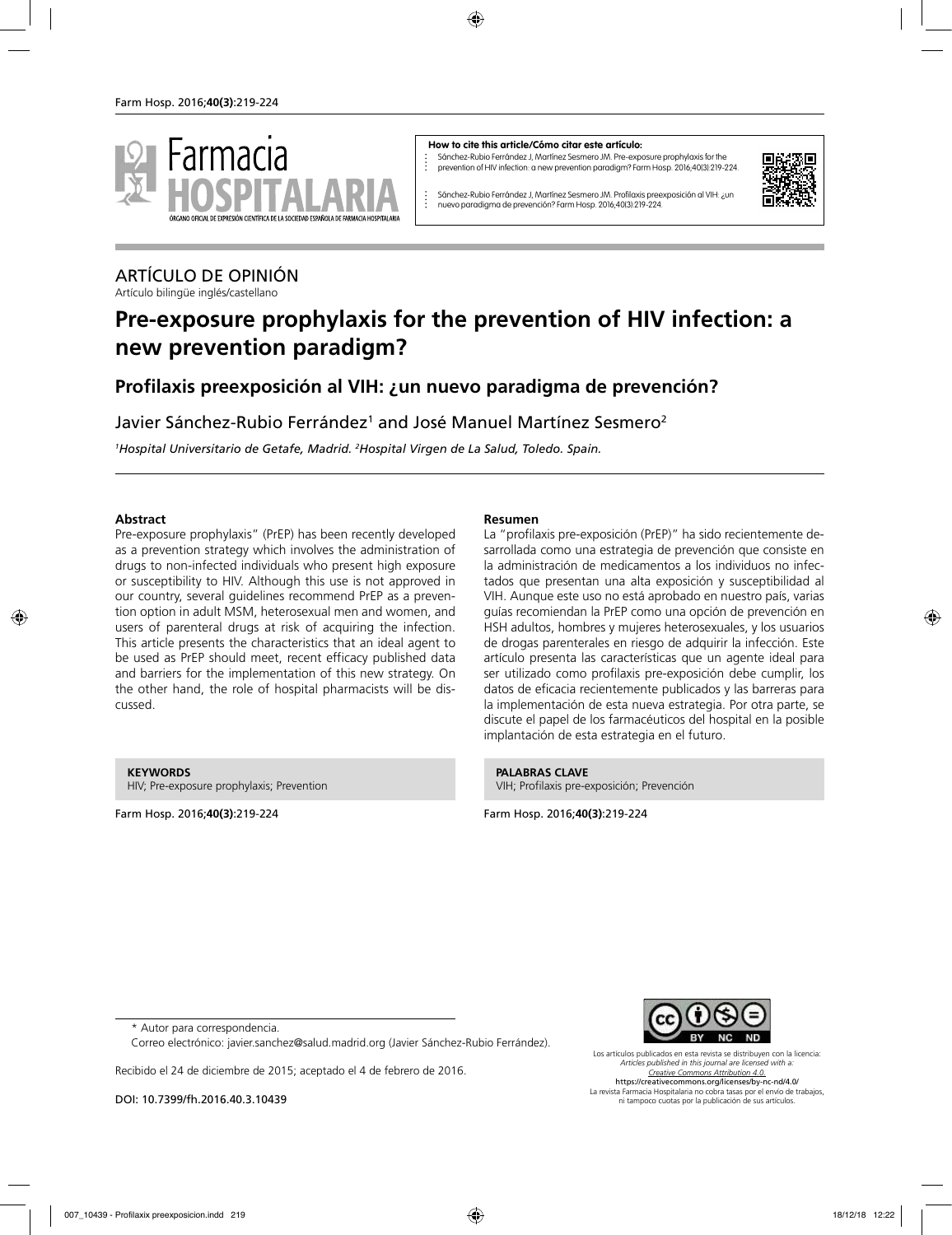The Human Immunodeficiency Virus (HIV) infection still represents a major health problem in our country, from the healthcare, social, economic and human points of view.

The development of high-activity antiretroviral treatment has contributed to a high extent to the control and chronification of the disease, and better clinical outcomes are increasingly achieved. However, these treatments are not free of problems such as the adverse effects caused, difficulties in treatment compliance, interactions, development of resistance, the difficulty to reconcile them with the comorbidities that patients might suffer along their lives, and their associated cost.

According to data available in 2013, it is estimated that in Spain there are 10.3 new diagnoses of infection per 100,000 inhabitants every year. This rate has remained stable during the 5 years previous to the analysis mentioned, though a change in trend is observed depending on type of transmission: it has reduced or become stable in parenteral drug users and heterosexual patients, and it is increasing among men who have sex with men (MSM), particularly in the 25-to-34-year-old group1 . For this reason, it has become necessary to strengthen the multidisciplinary prevention policies which will allow to reduce the propagation of this disease.

The so-called "pre-exposure prophylaxis" (PrEP) has been recently developed as a prevention strategy in the HIV setting. This involves the administration of drugs to non-infected individuals who present high exposure or susceptibility to this pathogen.

Although this indication has not been approved for antiretroviral therapy in our country, the studies conducted so far led to the authorization by the FDA in 2012 of this use in the case of the tenofovir-emtricitabine combination. The American *Center for Disease Control and Prevention* (CDC) recommends PrEP as a prevention option in adult MSM, heterosexual men and women, and users of parenteral drugs at risk of acquiring the infection. On the other hand, it is considered as a possible option to be discussed with serodiscordant couples<sup>2</sup>. Moreover, the World Health Organization (WHO) has also included the use of PrEP in its recommendations for prevention in MSM and serodiscordant couples<sup>3</sup>.

Some of the characteristics that an ideal agent to be used as PrEP should meet are: safety in chronic and intermittent use in different populations, good penetration in target tissues, activity against HIV, prolonged effect which allows an acceptable dosing regimen, high genetic barrier against the development of resistance, low interaction potential, if possible not being part of any existing treatment regimen, ease of use, and low economic impact<sup>4</sup>.

During the last decade, different methods of this strategy have been tried in different populations at risk. Firstly, the efficacy of the use of topical tenofovir with vaginal gel formulation at 1% has been tested for PrEP. This way of administration presents the theoretical advantages of higher drug concentration in the target tissue with lower systemic exposure, and therefore lower toxicity. However, despite the positive outcomes of the CAPRISA0045 clinical trial, two subsequent studies have failed to demonstrate the efficacy of this gel in the reduction of the transmission rate<sup>6,7</sup>.

For this reason, the efforts for PrEP development have been turned towards the use of new formulations such as vaginal rings and anal gels, as well as systemic agents. In this sense, various studies have assessed the efficacy of the oral administration of tenofovir, alone or typically in combination with emtricitabine, as a continuous or intermittent therapy, and their outcomes have been inconsistent. Thus, the iPREX, TDF2, Partners PrEPP, Bangkok, PROUD and Ipergay studies obtained a reduction in transmission rates that could not be confirmed in the FEM-PrEP and VOICE<sup>8</sup> trials, as shown in table 1.

A detailed analysis of the studies points at lack of compliance as the main cause for the differences in outcomes found. Thus, PrEP becomes a highly effective strategy when patients reach high compliance rates, particularly among MSM; therefore, compliance of the prescribed dosing is the weak link of PrEP as a prevention strategy. The development of prolonged-release injectable agents can help to improve this aspect in future studies<sup>9</sup>.

Other aspects which still generate doubts about the wide implementation of this strategy is its potential impact on the profiles of risky sexual behaviours (risk compensation), as well as on the contagion of sexually transmitted infections other than HIV. In this sense, and even though there are still limited data, studies have not shown that the application of PrEP will worsen any of these aspects in a statistically significant manner<sup>s</sup>. However, it must be taken into account that the study conditions might not reflect usual practice and that in all studies the pharmacological therapy was reinforced with educational and behaviour strategies for patients, as well as free supply of condoms. This aspect strengthens the importance of approaching prevention from different points of view, so that the application of a certain strategy should not imply a relaxation in the others, but become a complementary weapon in the fight against transmission.

On the other hand, the individuals receiving these medications can be exposed to their adverse effects, still not well evaluated at long term, in the same way as patients who are taking them for disease treatment. And given that this is an antiretroviral treatment, resistance can be developed by using sub-optimal therapies in those patients who might have an unnoticed infection and initiate a PrREP regimen. Therefore, the selection of those patients who must receive this treatment, and their follow-up over time, will be another aspect required in this type of strategy.

Finally, we must not forget that the drugs used for PrEP are expensive, and that extending this strategy to all the population at risk might represent a major invest-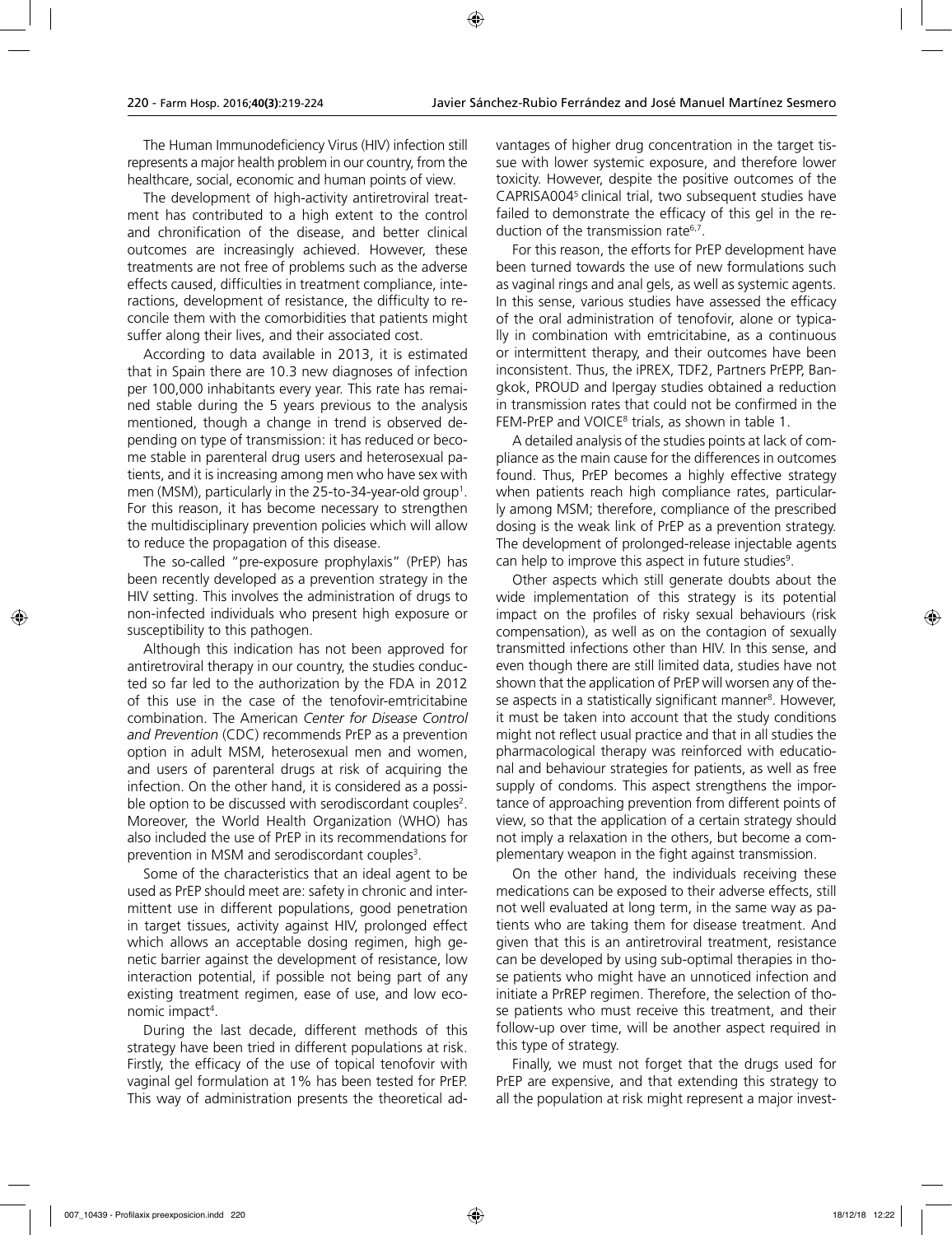| Study                                         | Population                             | Intervention                         | <b>Overall Risk</b><br>Reduction                         | <b>Risk Reduction in</b><br><b>Compliant Patients</b> |
|-----------------------------------------------|----------------------------------------|--------------------------------------|----------------------------------------------------------|-------------------------------------------------------|
| <b>PROUD</b>                                  | <b>MSM</b>                             | Daily oral TDF/FTC                   | 86%<br>(CI95%: 58-96%)                                   | N/A                                                   |
| <b>IPERGAY</b>                                | <b>MSM</b>                             | Pericoital oral TDF/FTC              | 86%<br>(CI95%: 40-99%)                                   | N/A                                                   |
| iPrEX                                         | MSM and transsexual                    | Daily oral TDF/FTC                   | 44%<br>(CI95%: 15-63%)                                   | 92%<br>(CI95%: 40-99%)                                |
| Partners PrEP                                 | Heterosexual serodiscordant<br>couples | Daily oral TDF/FTC<br>Daily oral TDF | 75%<br>$(C195\%: 55-87\%)$<br>67%<br>$(C195\%: 44-81\%)$ | 90%<br>(CI95%: 58-98%)<br>86%<br>$(C195\% : 67-94\%)$ |
| TDF <sub>2</sub>                              | Heterosexual men and<br>women          | Daily oral TDF/FTC                   | 62%<br>(CI95%: 22-83%)                                   | 85%<br>N/S                                            |
| Bangkok Tenofovir Study Parenteral drug users |                                        | Daily oral TDF                       | 49%<br>(CI95%: 10-72%)                                   | 74%<br>$(C195\%: 2-91\%)$                             |
| FEM-PrEP                                      | Heterosexual women                     | Daily oral TDF/FTC                   | 6%<br>(CI95%: -52; 41%)                                  | N/A                                                   |
| <b>VOICE</b>                                  | Heterosexual women                     | Daily oral TDF/FTC                   | 6.7%<br>(CI95%: 4.7; 8.30%)                              | N/A                                                   |

ment of resources, at a time in which these have become very limited. However, as with any other healthcare technology, the cost-efficacy of PrEP should be closely analyzed, because the cost of each prevented infection should not be disregarded, and even more if we take into account the chronic nature of the treatment that any new infected individual would currently receive. On the other hand, and from a social perspective, an exponential increase in new infections could be prevented, leading to a reduction of other type of associated costs. All this opens the discussion about reimbursement, which will undoubtedly require an adequate critical assessment of the evidence available, and the therapeutic positioning of this strategy from the perspective of the National Health Systems.

In order to clarify these controversies, we believe that the Hospital Pharmacy must undoubtedly play a major role in the discussion of PrEP implementation, which will surely be conducted within the next years; and, as in other occasions, they will need to face the challenge of a new therapeutic paradigm. On one hand, they will be involved in the preparation of protocols and guidelines which allow to determine the criteria for selecting patients who may benefit from this new method, guaranteeing its efficacy. On the other hand, as already occurs in HIV treatment, the role of the Pharmacist in terms of follow-up will be key to maintain the efficacy of these drugs by monitoring compliance, detecting and managing any potential adverse effects, providing specialized advice, and implementing educational programs in order to ensure an adequate knowledge of treatments and to prevent a shift towards other risky behaviours.

## **Bibliography**

- 1. Vigilancia epidemiológica del VIH/sida en España actualización 30 de junio de 2014. Sistema de información sobre nuevos diagnósticos de VIH registro nacional de casos de sida dirección general de salud pública, calidad e innovación sistemas autonómicos de vigilancia epidemiológica centro nacional de epidemiología. Noviembre, 2014
- 2. US Public Health Service. Preexposure Prophylaxis for the Prevention of HIV Infection in the United States – 2014 Clinical Practice Guideline. [citado Octubre 2015] Disponible en: http://www.cdc. gov/hiv/pdf/prepguidelines2014.pdf.
- 3. WHO: Consolidated guidelines on HIV prevention, diagnosis, treatment and care for key populations [Internet]. [citado Octubre 2015]. Disponible en: http://www.who.int/hiv/pub/guidelines/ keypopulations/en/.
- 4. Department of Health and Human Services. Next Generation PrEP II (R01). 2011 [Monografía Internet]. [citado Octubre 2015]. Disponible en: http://grants.nih.gov/grants/guide/rfa-files/RFA-AI-11-023.html.
- 5. Abdool Karim Q, Abdool Karim SS, Frohlich JA, Grobler AC, Baxter C, Mansoor LE, *et al.* CAPRISA 004 trial Group. Effectiveness and safety of tenofovir gel, an antiretroviral microbicide, for the prevention of HIV infection in women.Science. 2010 Sep 3;329(5996):1168-74.
- 6. Marrazzo JM, Ramjee G, Richardson BA, Gomez K, Mgodi N, Nair G, *et al.* VOICE Study Team.Tenofovir-based preexposure prophylaxis for HIV infection among African women. N Engl J Med. 2015 Feb 5;372(6):509-18.
- 7. Rees H, Delany-Moretlwe, Lombard C, Baron D, Panchia R, Myer L *et al.*. FACTS 001: a multi-centred phase III randomised, double-blind, placebo controlled trial of pericoital tenofovir 1% gel for HIV prevention in women. CROI 2015.
- 8. Spinner CD, Boesecke C, Zink A, Jessen H, Stellbrink HJ, Rockstroh JK, *et al.* HIV pre-exposure prophylaxis (PrEP): a review of current knowledge of oral systemic HIV PrEP in humans. Infection. 2015 Oct 15. [Epub ahead of print].
- 9. Markowitz M, Meyers K. Extending access with long-acting antiretroviral therapy: the next advance in HIV-1 therapeutics and prevention. Curr Opin HIV AIDS. 2015 Jul;10(4):216-8.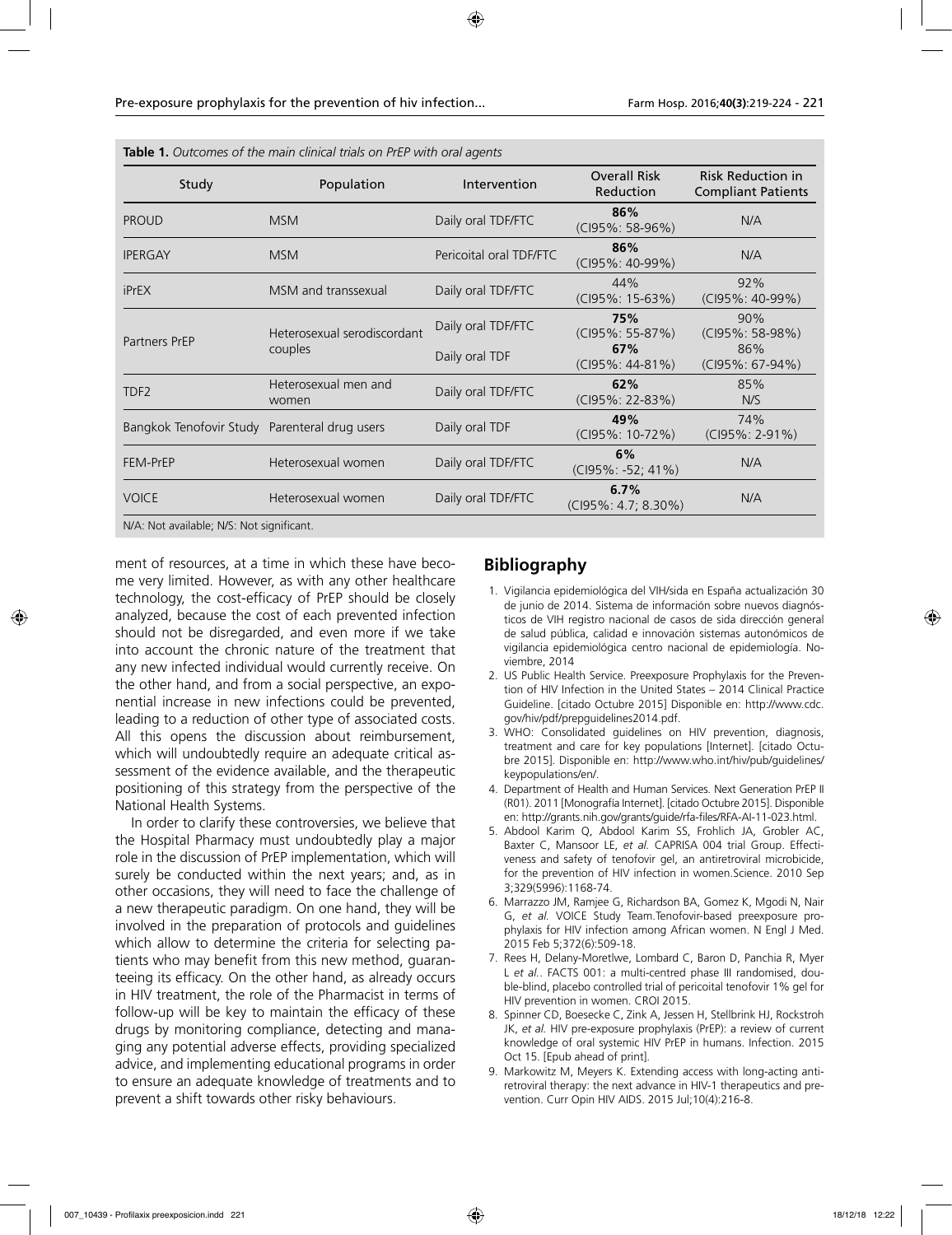La infección por el virus de la inmunodeficiencia humana (VIH) continúa siendo un problema de salud de primera magnitud en nuestro país desde el prisma sanitario, social, económico y humano.

El desarrollo del tratamiento antirretroviral de gran actividad ha contribuido enormemente al control y la cronificación de la enfermedad, obteniéndose cada vez mejores resultados clínicos. Sin embargo, estos tratamientos no están exentos de problemas como son los efectos adversos que se producen, las dificultades de adherencia, las interacciones, el desarrollo de resistencias, la dificultad de compatibilizarlos con las comorbilidades que pueden afectar al paciente a lo largo de su vida y el coste asociado.

Según los datos disponibles del año 2013, en España se estima que se producen 10,3 nuevos diagnósticos de infección por cada 100000 habitantes al año. Esta tasa se ha mantenido estable en los 5 años previos de análisis citado, aunque se observa un cambio de tendencia según la categoría de transmisión, disminuyendo o estabilizándose en usuarios de drogas por vía parenteral y heterosexuales y aumentando entre los hombres que tienen sexo con hombres (HSH), especialmente en el grupo de 25 a 34 años<sup>1</sup>. Por este motivo, se hace necesaria la potenciación de las políticas de prevención multidisciplinares que permitan disminuir la propagación de esta enfermedad.

Recientemente se ha desarrollado como estrategia de prevención la denominada "profilaxis preexposición" (PrEP) en el ámbito del VIH que consiste en la administración de fármacos a individuos no infectados que tienen una elevada exposición o vulnerabilidad a este patógeno.

Aunque esta indicación no está reconocida para la terapia antiretroviral en nuestro país, los estudios realizados hasta el momento conllevaron la autorización en 2012 de este uso en el caso de la combinación tenofovir-emtricitabina por la FDA. El *Center for Disease Control and Prevention* (CDC) americano recomienda la PrEP como una opción de prevención en HSH adultos, hombres y mujeres heterosexuales y usuarios de drogas por vía parenteral en riesgo de adquisición de la infección. Por otro lado se considera una posible opción a discutir con parejas serodiscordantes<sup>2</sup>. Por su parte la Organización Mundial de la Salud (OMS) también incluye el uso de PrEP en sus recomendaciones de prevención para HSH y parejas serodiscordantes<sup>3</sup>.

Las características que un agente ideal para su utilización como PrEP debería cumplir, incluyen la seguridad en el uso crónico y episódico en distintas poblaciones, buena penetración en los tejidos diana, actividad frente al VIH, efecto prolongado que permita un régimen de dosificación asumible, alta barrera genética frente al desarrollo de resistencias, escaso potencial de interacción, a ser posible no formar parte de los regímenes de tratamiento existentes, ser fácil de usar y de bajo impacto económico<sup>4</sup>.

Durante la última década se han ensayado varias modalidades de esta estrategia en diferentes poblaciones de riesgo. En primer lugar se ha analizado la eficacia del uso de tenofovir tópico formulado como gel vaginal al 1% en la PrEP. Esta vía presenta las ventajas teóricas de una mayor concentración del fármaco en el tejido diana con una menor exposición sistémica y por tanto menor toxicidad. Sin embargo a pesar de los resultados positivos del ensayo CAPRISA0045 , dos estudios posteriores han fallado en demostrar la eficacia del gel en la disminución de la tasa de transmisión<sup>6,7</sup>.

Por este motivo los esfuerzos en el desarrollo de la PrEP se han desplazado al uso nuevas formulaciones como los anillos vaginales y los geles anales, así como los de agentes sistémicos. En este sentido varios estudios han evaluado la eficacia de la administración oral de tenofovir, sólo o generalmente combinado con emtricitabina, de manera continua o intermitente, con resultados dispares. Así los estudios iPREX, TDF2, Partners PrEPP, Bangkok, PROUD e Ipergay obtuvieron una disminución de las tasas de transmisión que no pudieron constatarse en los estudios FEM-PrEP y VOICE<sup>8</sup> tal y como se refleja en la tabla 1)

El análisis detallado de los estudios señala a la falta de adherencia como la principal causa de las diferencias de resultado encontradas. Así, la PrEP se torna en una estrategia de eficacia muy elevada cuando los pacientes alcanzan tasas de adherencia elevadas, especialmente en HSH, siendo por tanto el cumplimiento de la pauta prescrita el talón de Aquiles de la PrEP como estrategia para la prevención. El desarrollo de agentes inyectables de larga duración puede contribuir a mejorar este aspecto en futuros estudios<sup>9</sup>.

Otros aspectos que generan aún dudas sobre la generalización de la aplicación de esta estrategia es su posible impacto sobre los perfiles de comportamiento sexual de riesgo (compensación de riesgo), así como sobre la transmisión de otras infecciones de transmisión sexual diferentes al VIH. En este sentido y aunque los datos aún son escasos, los estudios no han revelado que la aplicación de PrEP empeore cualquiera de estos dos aspectos de manera estadísticamente significativa<sup>s</sup>. Sin embargo, debe tenerse en cuenta que las condiciones de los estudios pueden no reflejar la práctica habitual, y que en todos ellos la terapia farmacológica se acompañaba de estrategias educativas y de refuerzo conductual al paciente así como suministro gratuito de preservativos. Este aspecto refuerza la importancia del abordaje de la prevención desde diferentes puntos de vista de manera que la aplicación de una determinada estrategia no debe implicar una relajación en las demás si no ser un arma complementaria en la lucha contra la transmisión.

Por otro lado, los individuos que reciban estos medicamentos pueden estar expuestos a efectos adversos de los mismos, aún poco evaluados a largo plazo, de la misma manera que los pacientes que los toman para el tra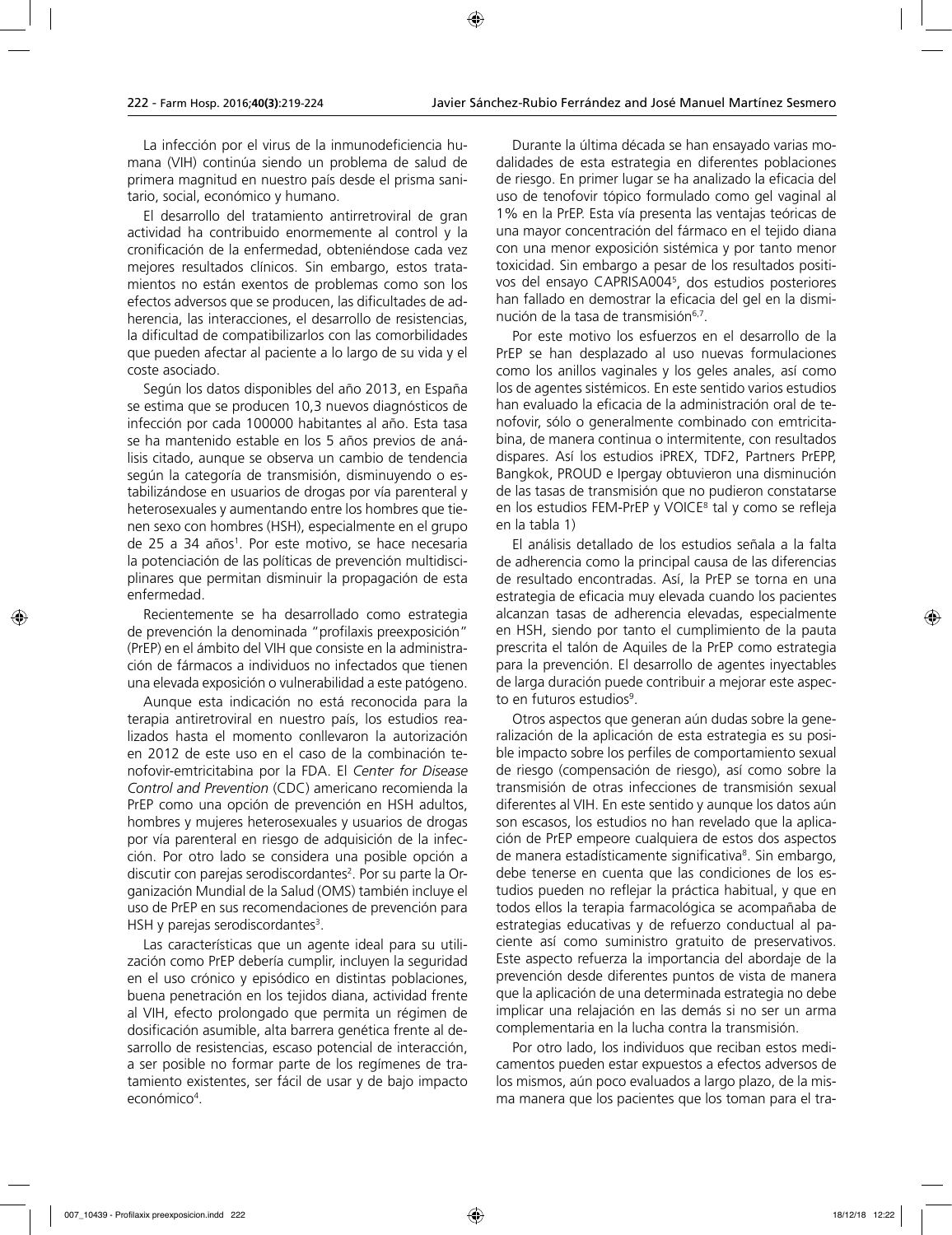**Tabla 1.** *Resultados de los principales estudios sobre PrEP con agentes orales*

| Estudio                 | Población                                  | Intervención                                  | Reducción global<br>del riesgo                       | Reducción del riesgo en<br>pacientes adherentes      |
|-------------------------|--------------------------------------------|-----------------------------------------------|------------------------------------------------------|------------------------------------------------------|
| <b>PROUD</b>            | <b>HSH</b>                                 | TDF/FTC oral diario                           | 86%<br>(IC95%: 58-96%)                               | <b>ND</b>                                            |
| <b>IPERGAY</b>          | <b>HSH</b>                                 | TDF/FTC oral pericoital                       | 86%<br>(IC95%: 40-99%)                               | <b>ND</b>                                            |
| <b>iPrEX</b>            | HSH y transexual                           | TDF/FTC oral diario                           | 44%<br>(IC95%: 15-63%)                               | 92%<br>$(IC95\%: 40-99\%)$                           |
| Partners PrEP           | Parejas heterosexuales<br>serodiscordantes | <b>TDF/FTC oral diario</b><br>TDF oral diario | 75%<br>(IC95%: 55-87%)<br>67%<br>$(IC95\%: 44-81\%)$ | 90%<br>(IC95%: 58-98%)<br>86%<br>$(IC95\%: 67-94\%)$ |
| TDF <sub>2</sub>        | Hombres y mujeres<br>heterosexuales        | TDF/FTC oral diario                           | 62%<br>$(IC95\%: 22-83\%)$                           | 85%<br>ns                                            |
| Bangkok Tenofovir Study | Usuarios a drogas<br>parenterales          | TDF oral diario                               | 49%<br>(IC95%: 10-72%)                               | 74%<br>$(IC95\%: 2-91\%)$                            |
| FEM-PrEP                | Mujeres heterosexuales                     | TDF/FTC oral diario                           | 6%<br>$(IC95\%: -52; 41\%)$                          | <b>ND</b>                                            |
| <b>VOICE</b>            | Mujeres heterosexuales                     | TDF/FTC oral diario                           | 6,7%<br>(IC95%: 4,7; 8,30%)                          | <b>ND</b>                                            |

tamiento de la enfermedad, y al tratarse de tratamiento antirretroviral podrían desarrollarse resistencias al aplicar terapias subóptimas en aquellos pacientes que teniendo una infección inadvertida iniciaran un régimen PrREP. Por lo tanto la selección de los pacientes que deben recibir este tratamiento y el seguimiento de los mismos a lo largo del tiempo será otro de los aspectos necesarios en este tipo de estrategia.

Finalmente, no debe olvidarse que los fármacos empleados en la PrEP presentan un coste elevado y que la extensión de esta estrategia a toda la población de riesgo puede suponer una importante inversión de recursos en una época en la que existe verdadera escasez de los mismos. Sin embargo, como cualquier otra tecnología sanitaria, se debería analizar el coste-efectividad de la PrEP de manera rigurosa pues el coste de cada infección evitada no es nada desdeñable máxime si se tiene en cuenta el carácter crónico del tratamiento que en el momento actual recibiría cualquier nuevo individuo infectado. Por otro lado, y desde un punto de vista social, podrían evitarse nuevas infecciones que podrían producirse de manera exponencial, aumentando otro tipo de costes asociados. Todo esto abre el debate de la financiación, que sin duda necesitará de una adecuada evaluación crítica de la evidencia disponible y el posicionamiento terapéutico de esta estrategia desde el punto de vista de los Sistemas Nacionales de Salud.

Para dilucidar estas controversias creemos que el farmacéutico de hospital ha de jugar sin duda un papel muy importante en el debate de la implantación de la PrEP que a buen seguro se producirá en los próximos años y como en otras ocasiones deberá afrontar el reto

de un nuevo paradigma terapéutico. Por un lado deberá participar en la elaboración de protocolos y guías que permitan determinar los criterios de selección de los pacientes que puedan beneficiarse de esta nueva modalidad garantizando la eficiencia. Por otro, como lo es ya en el tratamiento del VIH, el papel del farmacéutico en el seguimiento será clave para mantener la efectividad de estos fármacos mediante el control de la adherencia, detección y manejo de los posibles efectos adversos, consejo especializado e implementación de programas educativos que garanticen el correcto conocimiento de los tratamientos y que impidan el desplazamiento hacia otros comportamientos de riesgo.

## **Bibliografía**

- 1. Vigilancia epidemiológica del VIH/sida en España actualización 30 de junio de 2014. Sistema de información sobre nuevos diagnósticos de VIH registro nacional de casos de sida dirección general de salud pública, calidad e innovación sistemas autonómicos de vigilancia epidemiológica centro nacional de epidemiología. Noviembre, 2014
- 2. US Public Health Service. Preexposure Prophylaxis for the Prevention of HIV Infection in the United States – 2014 Clinical Practice Guideline. [citado Octubre 2015] Disponible en: http://www.cdc. gov/hiv/pdf/prepguidelines2014.pdf.
- 3. WHO: Consolidated guidelines on HIV prevention, diagnosis, treatment and care for key populations [Internet]. [citado Octubre 2015]. Disponible en: http://www.who.int/hiv/pub/guidelines/ keypopulations/en/.
- 4. Department of Health and Human Services. Next Generation PrEP II (R01). 2011 [Monografía Internet]. [citado Octubre 2015]. Disponible en: http://grants.nih.gov/grants/guide/rfa-files/RFA-AI-11-023.html.
- 5. Abdool Karim Q, Abdool Karim SS, Frohlich JA, Grobler AC, Baxter C, Mansoor LE, *et al.* CAPRISA 004 trial Group. Effecti-